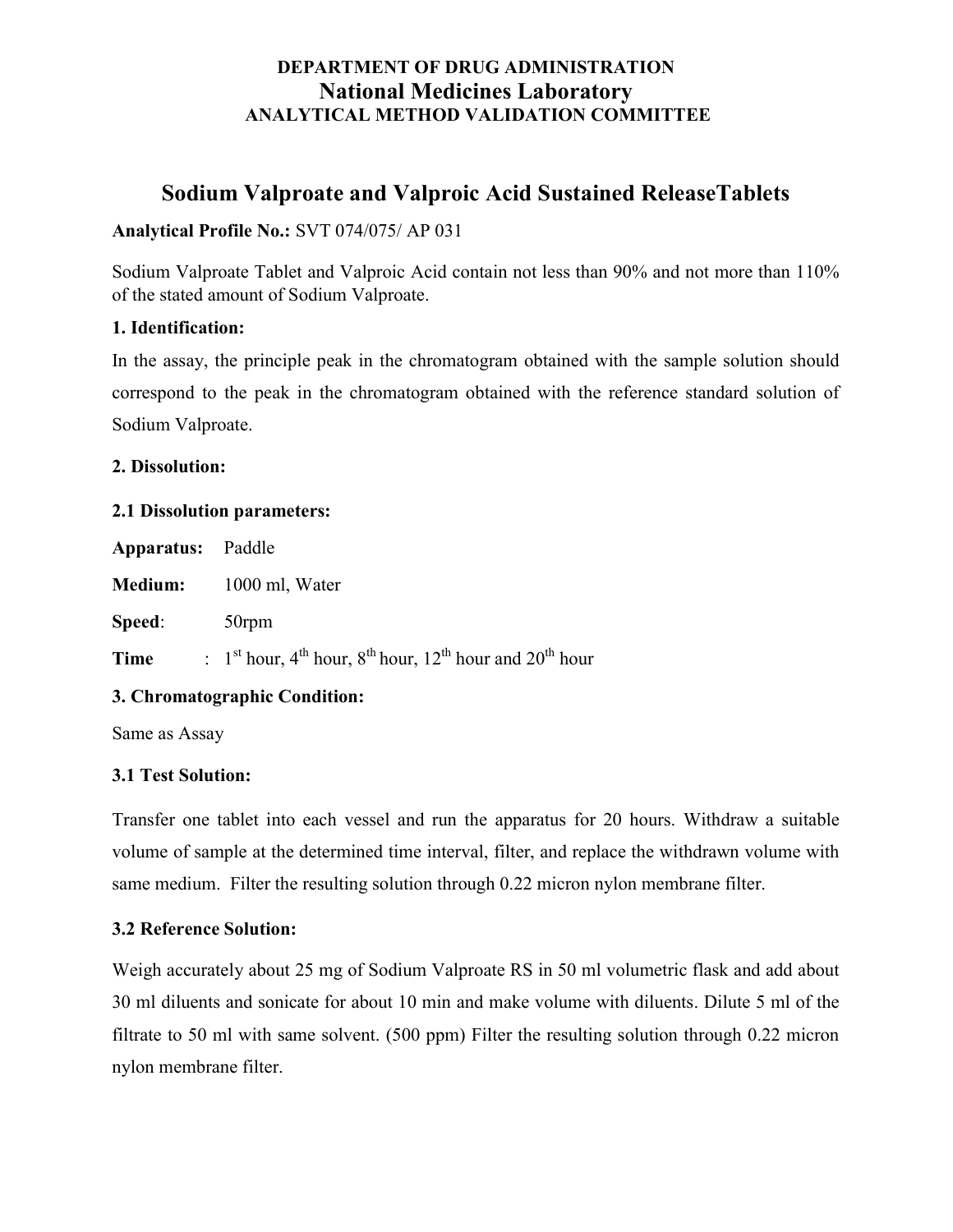# DEPARTMENT OF DRUG ADMINISTRATION National Medicines Laboratory ANALYTICAL METHOD VALIDATION COMMITTEE

### 3.3 Procedure:

Separately inject 25 µl of standard. The test is not valid unless the column efficiency is not less than 2000 theoretical plates. The tailing factor is not more than 2.0 and the relative standard deviation for replicate injections in not more than 2.0%. Inject sample solution under test into chromatograph, record the chromatograms. Calculate the % release per tablet.

In 1st hour - 15 to 35%

In 4th hour - 35 to 55%

In 8th hour - 55 to 70%

In 12th hour - 70 to 85%

In 20th hour - NLT 75% of the stated amount

4. Assay:

### 4.1 Chromatographic system

Column: C18, (250<sup>\*</sup>4.6 mm), 5 μm

Flow rate: 1.0 ml/min

Injection volume: 25 µl

Wavelength: 220 nm

Detector: UV

### Column temperature: 35 °C

**Buffer:** 0.32% Potassium dihydrogen phosphate, adjust pH  $3.0 \pm 0.05$  with

Orthophosphoric acid

Mobile phase: Buffer: Acetonitrile (45:55)

Mix buffer and Acetonitrile, cool to room temperature and filter the solution through 0.2 micron filter paper using vacuum pump.